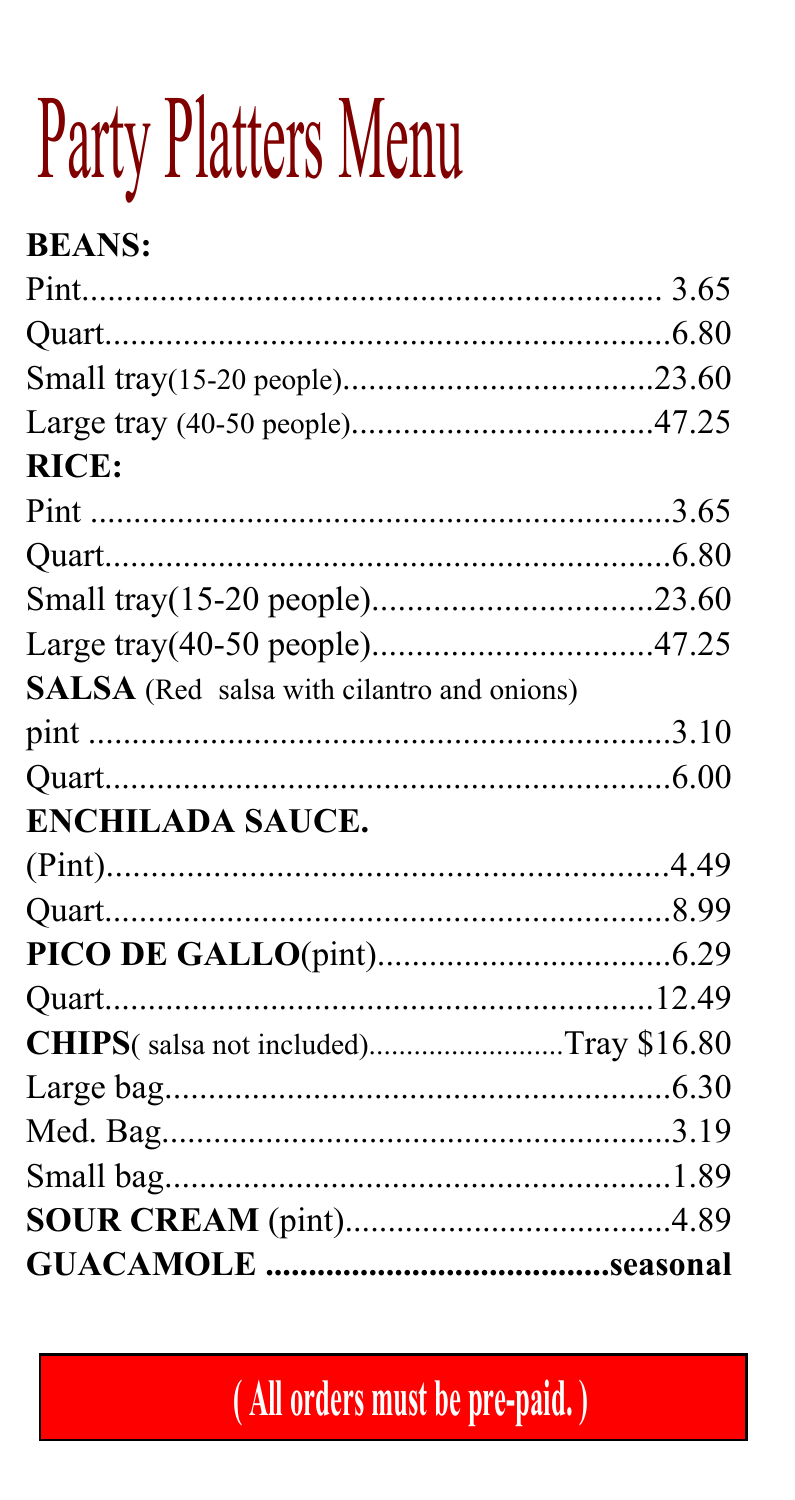# **A La Carte:**

| Enchiladas Meat3.00                                            |
|----------------------------------------------------------------|
| (Available meats:chicken, shredded beef or<br>carnitas)        |
| Burritos: Meat and beans5.59                                   |
|                                                                |
| (available meats: pork, chicken, carnitas or<br>shredded beef) |
| Carne asada, beans and pico6.69                                |
| Tacos: Hard shell3.00                                          |
| (available meats: chicken, shredded beef or ground<br>beef)    |
|                                                                |
| (available meats: carnitas, chicken or carne asada)            |
|                                                                |
| TAQUITOS(rolled taquitos)4.00                                  |
| 2 per order with side of 2 oz. Sour cream                      |
| Shredded beef or chicken                                       |



Prices subject to change with out notification.